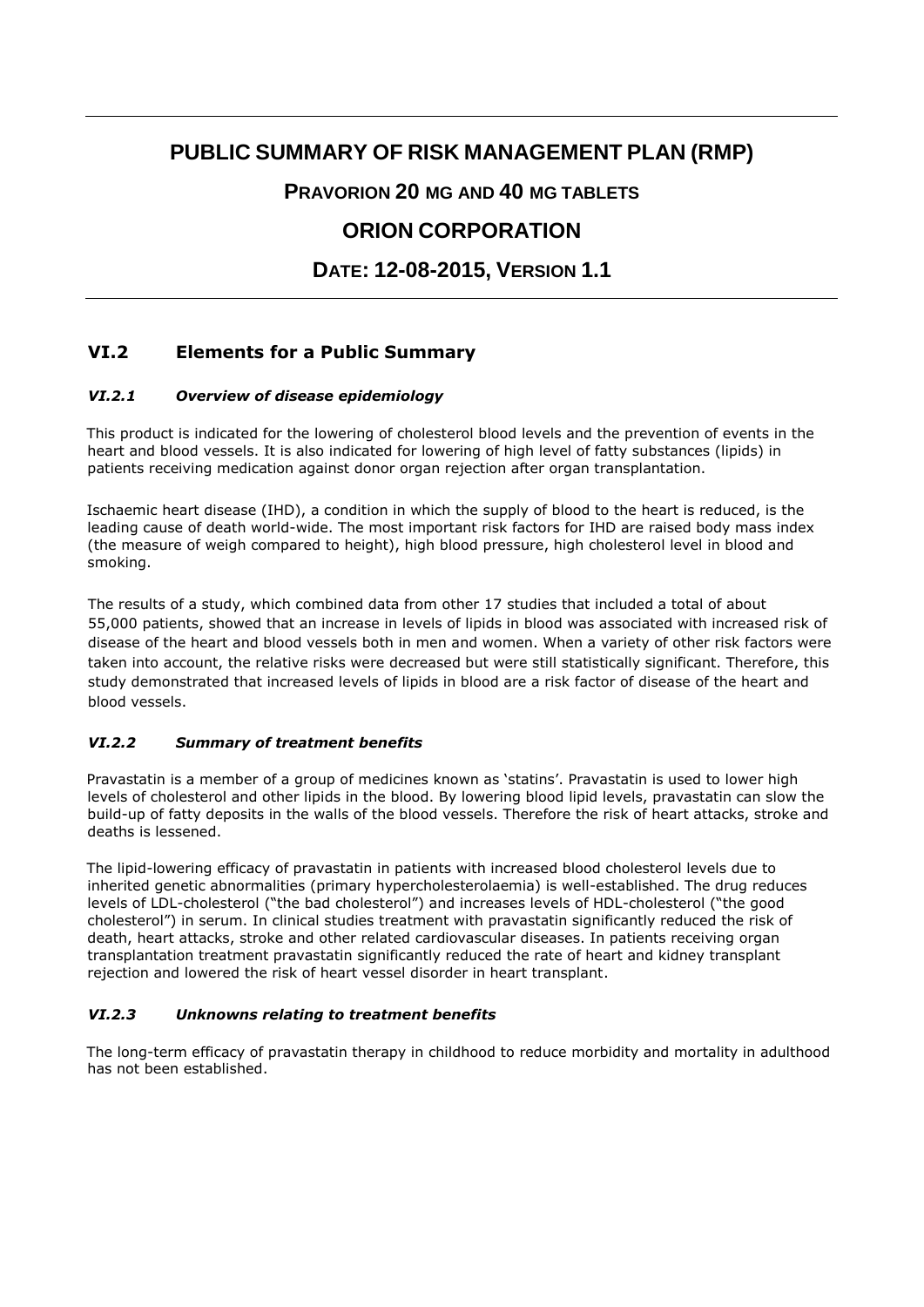### *VI.2.4 Summary of safety concerns*

### **Important identified risks**

| <b>Risk</b>                                                                                                                                                             | What is known                                                                                                                                                                                                                                                                          | Preventability                                                                                                                                                                                                                                                                                                                                                                                                                                                                                                                                                                                                                                                                                                                                                                                                                            |
|-------------------------------------------------------------------------------------------------------------------------------------------------------------------------|----------------------------------------------------------------------------------------------------------------------------------------------------------------------------------------------------------------------------------------------------------------------------------------|-------------------------------------------------------------------------------------------------------------------------------------------------------------------------------------------------------------------------------------------------------------------------------------------------------------------------------------------------------------------------------------------------------------------------------------------------------------------------------------------------------------------------------------------------------------------------------------------------------------------------------------------------------------------------------------------------------------------------------------------------------------------------------------------------------------------------------------------|
| Muscle disorders including<br>rhabdomyolysis (a severe<br>potentially fatal disease that<br>destroys skeletal muscle) and<br>potential rhabdomyolysis related<br>events | Pravastatin may in rare<br>occasions cause muscle-related<br>side effects like pain,<br>tenderness, weakness or<br>cramps.<br>The risk of muscle-related side<br>effects e.g. rhabdomyolysis is<br>known to increase when certain<br>medicines are taken together<br>with pravastatin. | Pravastatin should be used with<br>caution in patients with<br>predisposing factors for muscle<br>related effects, such as impaired<br>function of the kidneys,<br>insufficient function of the<br>thyroid gland, personal or<br>familial history of hereditary<br>muscular disorders, previous<br>history of muscle-related events<br>with other statins, previous<br>history of liver disease,<br>concomitant administration of<br>other medicines known to cause<br>muscle problems and/or where<br>substantial quantities of alcohol<br>are consumed.<br>Pravastatin should not be used<br>together with systemic fusidic<br>acid and within 7 days after<br>fusidic acid discontinuation.<br>The blood test may be carried<br>out before and possibly during<br>the treatment to predict the risk<br>of muscle-related side effects. |

### **Important potential risks**

| <b>Risk</b>                                 | What is known (Including reason why it is considered a<br>potential risk)                                                                                                                                                                                                                                                                                                                                                               |
|---------------------------------------------|-----------------------------------------------------------------------------------------------------------------------------------------------------------------------------------------------------------------------------------------------------------------------------------------------------------------------------------------------------------------------------------------------------------------------------------------|
| Lung disease (interstitial lung<br>disease) | Interstitial lung disease is caused by inflammation in the space<br>between the air sacs of the lungs and the blood vessels.                                                                                                                                                                                                                                                                                                            |
|                                             | Exceptional cases of interstitial lung disease have been reported<br>with some medicines belonging to the same class as pravastatin,<br>especially with long term therapy. Symptoms can include shortness<br>of breath, dry cough and deterioration in general health (fatigue,<br>weight loss and fever). If it is suspected that a patient has<br>developed interstitial lung disease, pravastatin therapy should be<br>discontinued. |